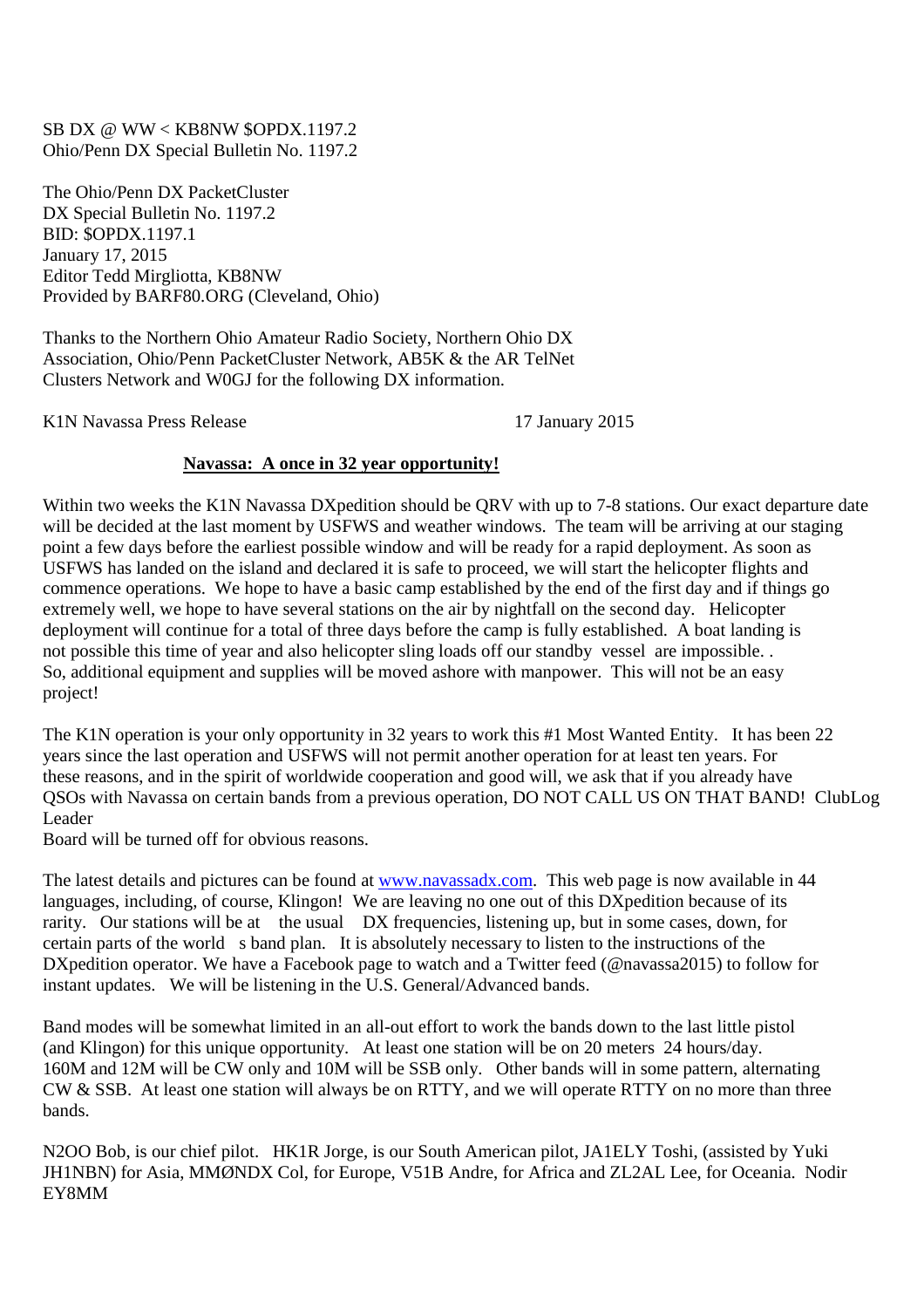is our deep Asia pilot where propagation will be weakest. Our U.S. pilots are K2SG Tony, and KF5NYQ Brandon, is our youth pilot. You can contact your pilot via email; each pilot's address is on his team bio page on our website. Pilots are your way to provide important feedback to the team on the island. Be concise and make your comments pertinent. The worldwide feedback will be prioritized, summarized and forwarded to the Island. Pilots will attempt to answer questions if they are able to do so. Pilots will NOT have access to the logs so do not ask about busted calls, log entries, etc. **Logs will be uploaded several times daily to ClubLog.** 

As you can see in the following propagation prediction diagram for North America, we will have high grade communication on several bands 24 hours daily. The same is true for South America.

Contrast this to the predicted propagation to Japan and India:

Europe has some variability, but Poland shows an average propagation for the European continent. There should be 24 hours of daily propagation to Europe on some band!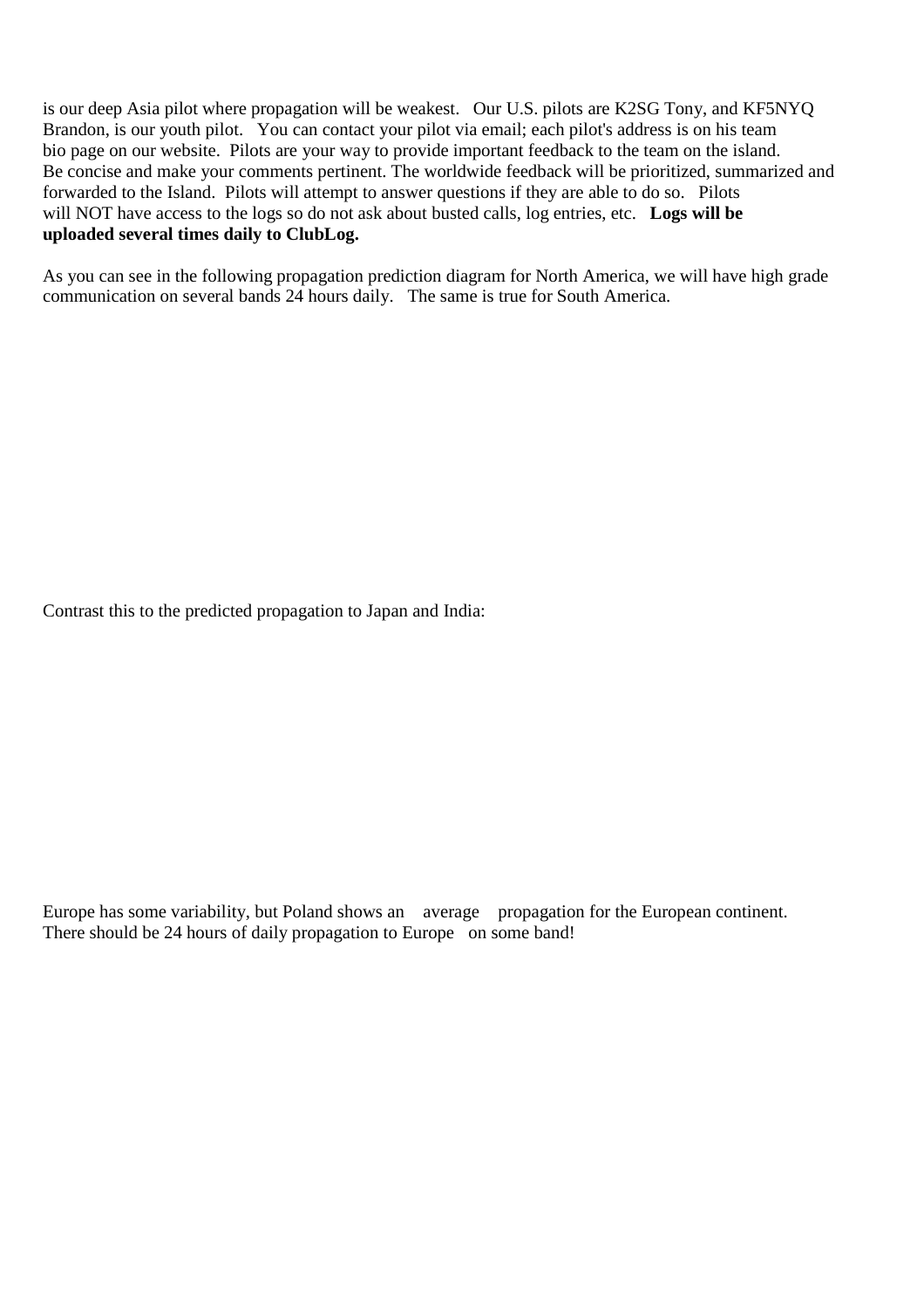You should be grateful to have others standby while we work YOU for an All Time New One. It is only fair to ask that YOU stand by while work others for an All Time New One. As can be seen on the European diagram, we ask for patience in Europe while we work into deep Asia and other areas, as the band openings are nearly simultaneous. Please LISTEN to the operator s instructions. We will not work stations from outside the area we are calling. With cooperation, everyone will get into our logs FASTER!

Deliberate QRM has been a major hindrance on both ends of the pileups in recent years and is worsening. There is a tab on our website where you can help us identify QRMing stations. This tab will not be active until the DXpedition comes on the air. By entering the data requested, and if enough data is entered, even with crude or rough beam headings, a heat map can be produced with mathematical analysis of the data. This was covertly tested during the recent FT4TA Tromelin DXpedition and even with limited data input; several deliberate QRMing stations could be identified within a very small area! Again, the more data that is provided the more accurate the heat can be put on offending stations. The QRM problem is one reason we are not publishing our operating frequencies, but we will be on or near the usual DXpedition frequencies. If we do experience QRM, we have planned tactics to minimize the malicious interference. Hint: Listen, LISTEN and LISTEN MORE for us we might try to wiggle out of it! We will also try hard to keep our splits narrow as possible to avoid annoying non-DXers who have been known to bother a pileup.

K1N QSL information/manager:

Bob Schenck, N2OO

P.O. Box 345

Tuckerton, NJ 08087 USA

U.S.A. Direct: Minimum S.A.S.E. (Self-Addressed Stamped Envelope)

World Direct: S.A.E. (Self-Addressed Envelope) plus minimum \$2 or 1 IRC

OQRS Direct and bureau: via CLUBLOG

Regular Bureau: via N2OO c/o the W2 QSL Bureau

LOTW: Sooner rather than later.